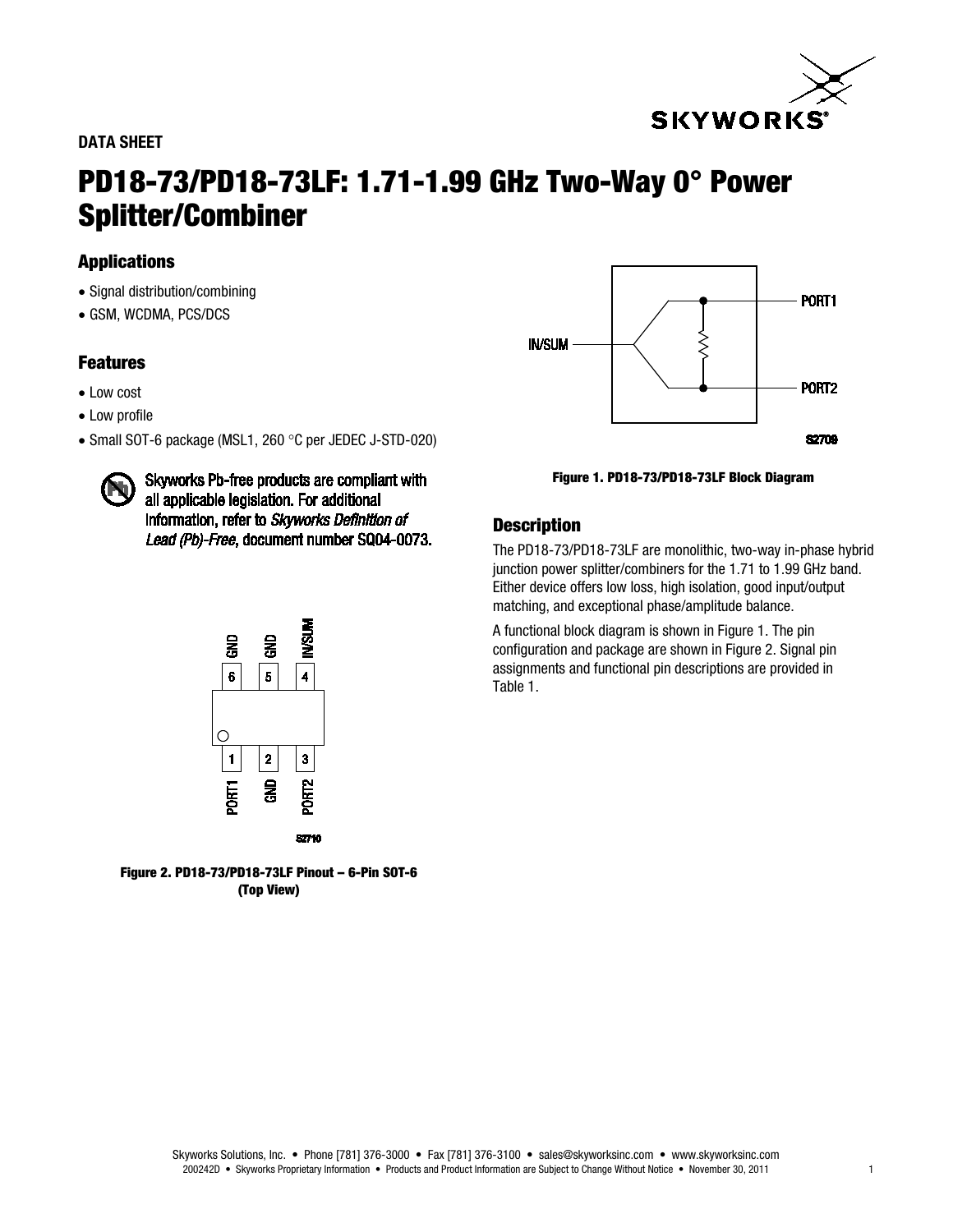| Pin# | <b>Name</b>       | <b>Description</b> | Pin# | <b>Name</b>   | <b>Description</b> |
|------|-------------------|--------------------|------|---------------|--------------------|
|      | PORT1             | RF port 1          |      | <b>IN/SUM</b> | RF in or sum port  |
|      | GND               | RF ground          |      | <b>GND</b>    | RF ground          |
|      | PORT <sub>2</sub> | RF port 2          |      | <b>GND</b>    | RF ground          |

#### Table 1. PD18-73/PD18-73LF Signal Descriptions

#### Table 2. PD18-73/PD18-73LF Absolute Maximum Ratings (Note 1)

| <b>Parameter</b>            | Symbol                  | Minimum | <b>Maximum</b> | <b>Units</b> |
|-----------------------------|-------------------------|---------|----------------|--------------|
| RF input power, CW (Note 2) | PIN                     |         | 1.5            | W            |
| RF input power, CW (Note 3) | PIN                     |         | 0.75           | W            |
| Operating temperature       | <b>T</b> <sub>OP</sub>  | $-40$   | $+85$          | ∘c           |
| Storage temperature         | <b>T</b> <sub>STG</sub> | $-65$   | $+150$         | ∘c           |

Note 1: Exposure to maximum rating conditions for extended periods may reduce device reliability. There is no damage to device with only one parameter set at the limit and all other parameters set at or below their nominal value. Exceeding any of the limits listed here may result in permanent damage to the device.

Note 2: When used as a power divider with a 2.0:1 maximum VSWR on all ports.

Note 3: When used as a power combiner with a 2.0:1 maximum VSWR on all ports.

*CAUTION: Although this device is designed to be as robust as possible, Electrostatic Discharge (ESD) can damage this device. This device must be protected at all times from ESD. Static charges may easily produce potentials of several kilovolts on the human body or equipment, which can discharge without detection. Industry-standard ESD precautions should be used at all times.*

#### Table 3. PD18-73/PD18-73LF Electrical Specifications (Note 1) (Characteristic Impedance [Z<sub>0</sub>] = 50  $\Omega$ , Unless Otherwise Noted)

| <b>Parameter</b>               | Symbol   | <b>Test Condition</b>       | Min  | <b>Typical</b> | Max     | <b>Units</b> |
|--------------------------------|----------|-----------------------------|------|----------------|---------|--------------|
| Frequency                      |          |                             | 1.71 |                | 1.99    | GHz          |
| Insertion loss less 3 dB split | IL       | $Pin \otimes pin 4 = 0$ dBm |      | 0.4            | 0.6     | dB           |
| Isolation                      | lso      | $Pin \otimes pin 4 = 0$ dBm | 18   | 23             |         | dB           |
| Input VSWR                     | VSWR IN  | $Pin \otimes pin 4 = 0$ dBm |      | 1.3:1          | 1.5:1   |              |
| <b>Output VSWR</b>             | VSWR OUT | $Pin \otimes pin 4 = 0$ dBm |      | 1.2:1          | 1.4:1   |              |
| Amplitude balance              |          | $Pin \otimes pin 4 = 0$ dBm |      | ±0.1           | ±0.2    | dB           |
| Phase balance                  |          | $Pin \otimes pin 4 = 0$ dBm |      | $\pm 1$        | $\pm 3$ | deg          |

Note 1: Performance is guaranteed only under the conditions listed in this Table.

## Electrical and Mechanical Specifications

The absolute maximum ratings of the PD18-73/PD18-73LF are provided in Table 2. Electrical specifications are provided in Table 3.

Typical performance characteristics of the PD18-73/PD18-73LF are illustrated in Figures 3 through 8.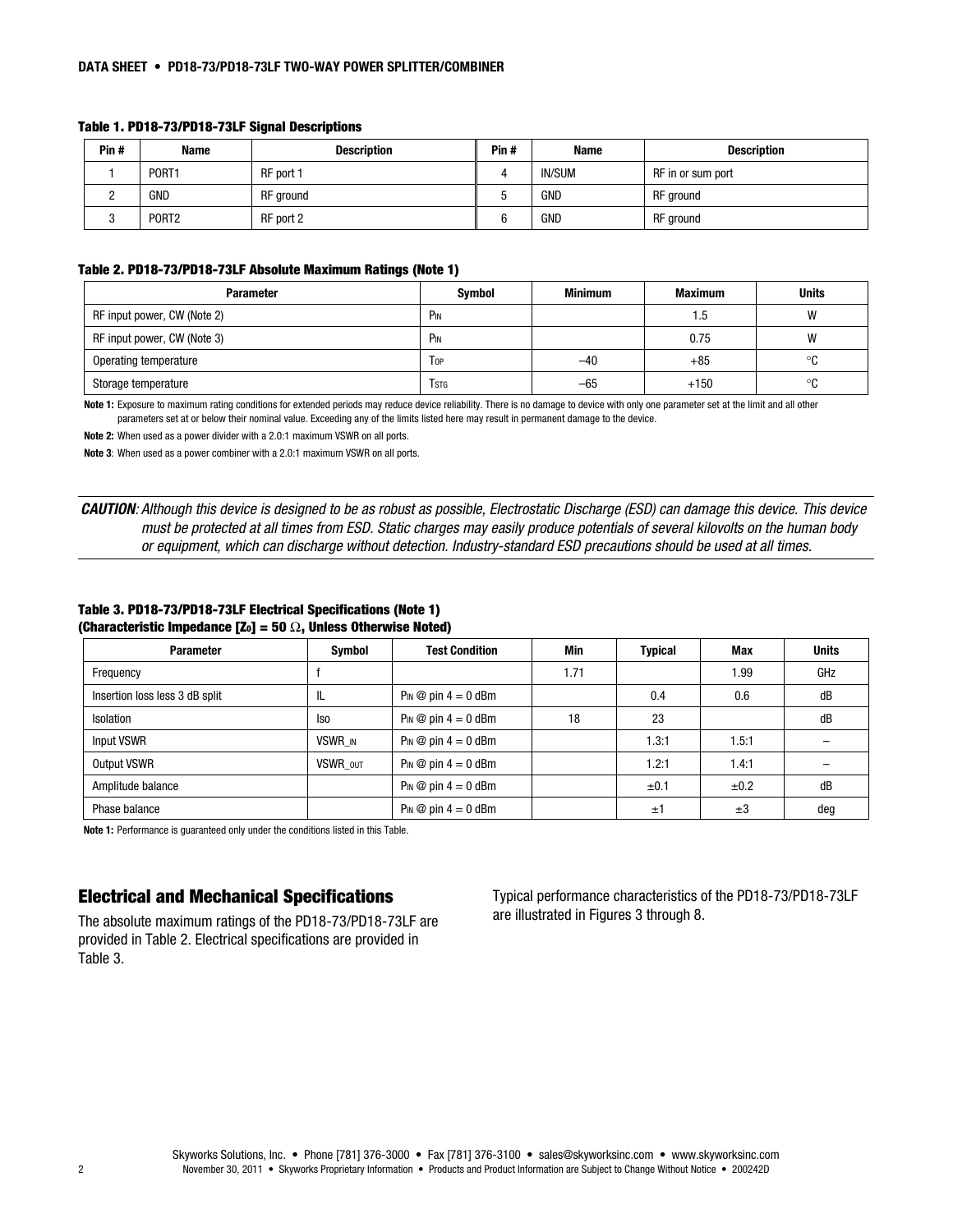# Typical Performance Characteristics

(Characteristic Impedance [Zo] = 50  $\Omega$ , Unless Otherwise Noted)



Figure 3. Insertion Loss vs Frequency



Figure 5. Isolation vs Frequency



Figure 7. Input VSWR vs Frequency



Figure 4. Output VSWR vs Frequency



Figure 6. Amplitude Balance vs Frequency



Figure 8. Phase Balance vs Frequency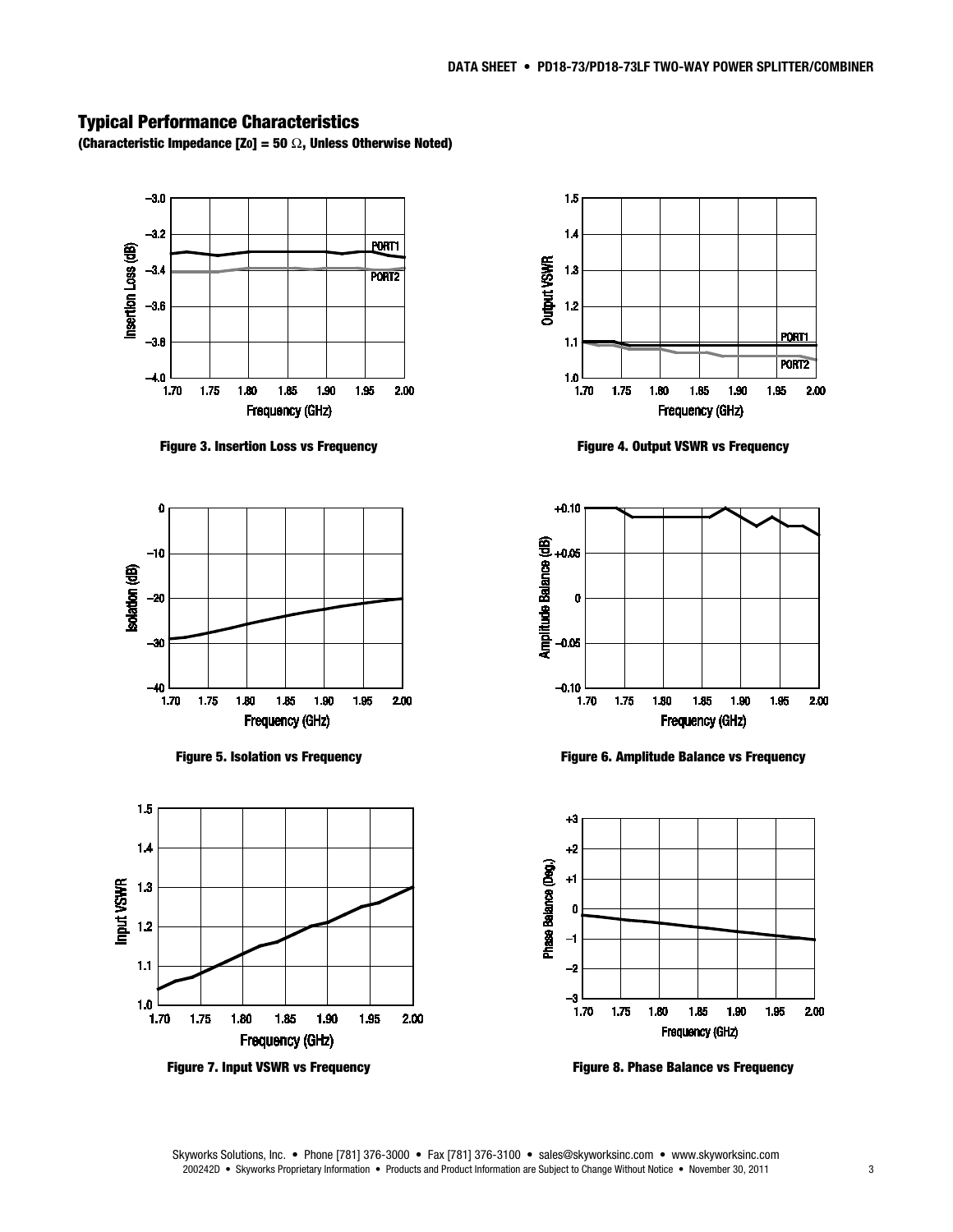# Recommended Board Layout

The recommended layout for the PD18-73/PD18-73LF is shown in Figure 9.

## Package Dimensions

Package dimensions for the 6-pin SOT-6 are shown in Figure 10, and tape and reel dimensions are provided in Figure 11.

## Package and Handling Information

Instructions on the shipping container label regarding exposure to moisture after the container seal is broken must be followed. Otherwise, problems related to moisture absorption may occur when the part is subjected to high temperature during solder assembly.

THE PD18-73/PD18-73LF is rated to Moisture Sensitivity Level 1 (MSL1) at 260 °C. It can be used for lead or lead-free soldering. For additional information, refer to the Skyworks Application Note, *Solder Reflow Information*, document number 200164.

Care must be taken when attaching this product, whether it is done manually or in a production solder reflow environment. Production quantities of this product are shipped in a standard tape and reel format.

S2711



Material is 10 mil FR4. All measurements in inches.

Figure 9. PD18-73/PD18-73LF Recommended Board Layout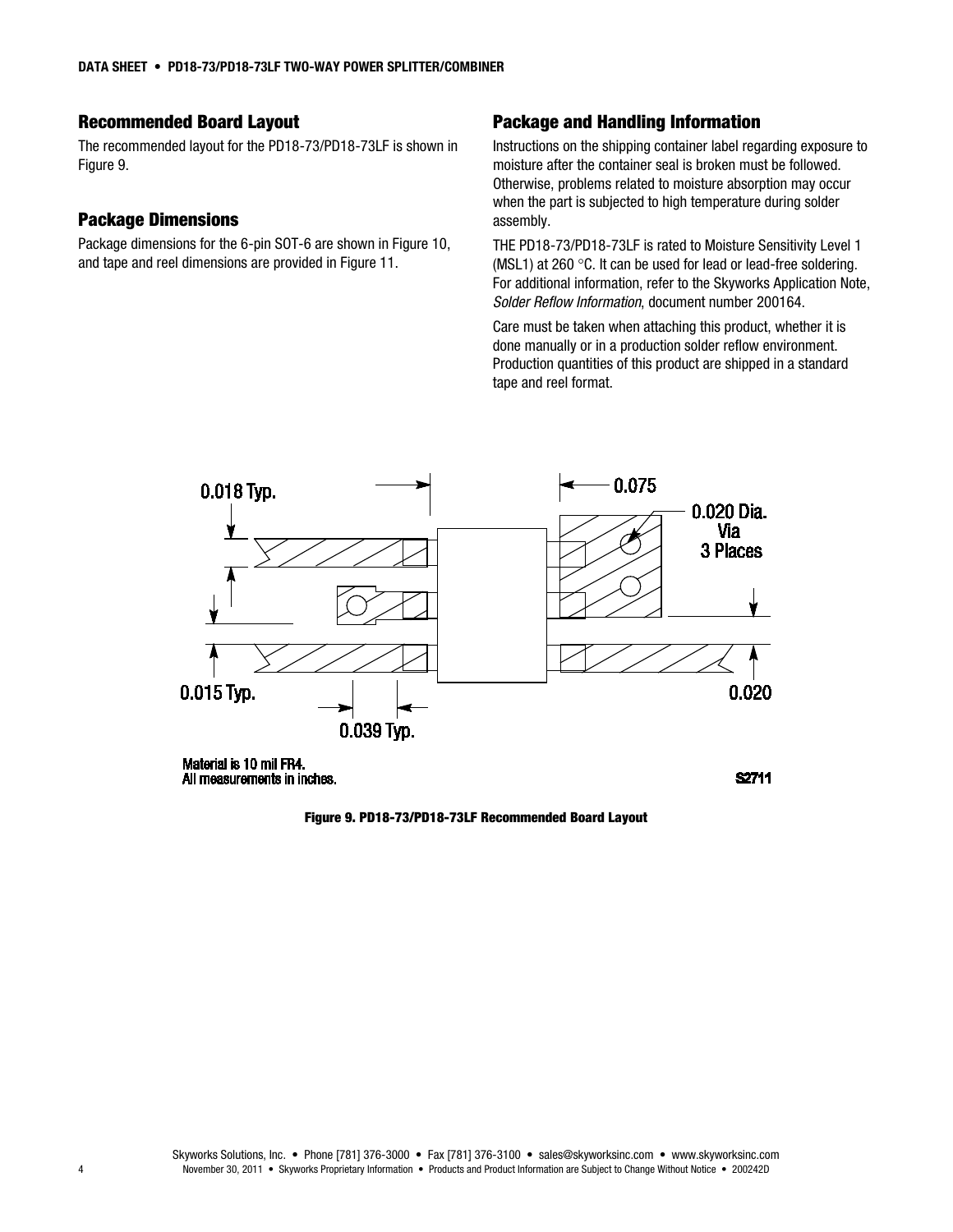



**S2349**